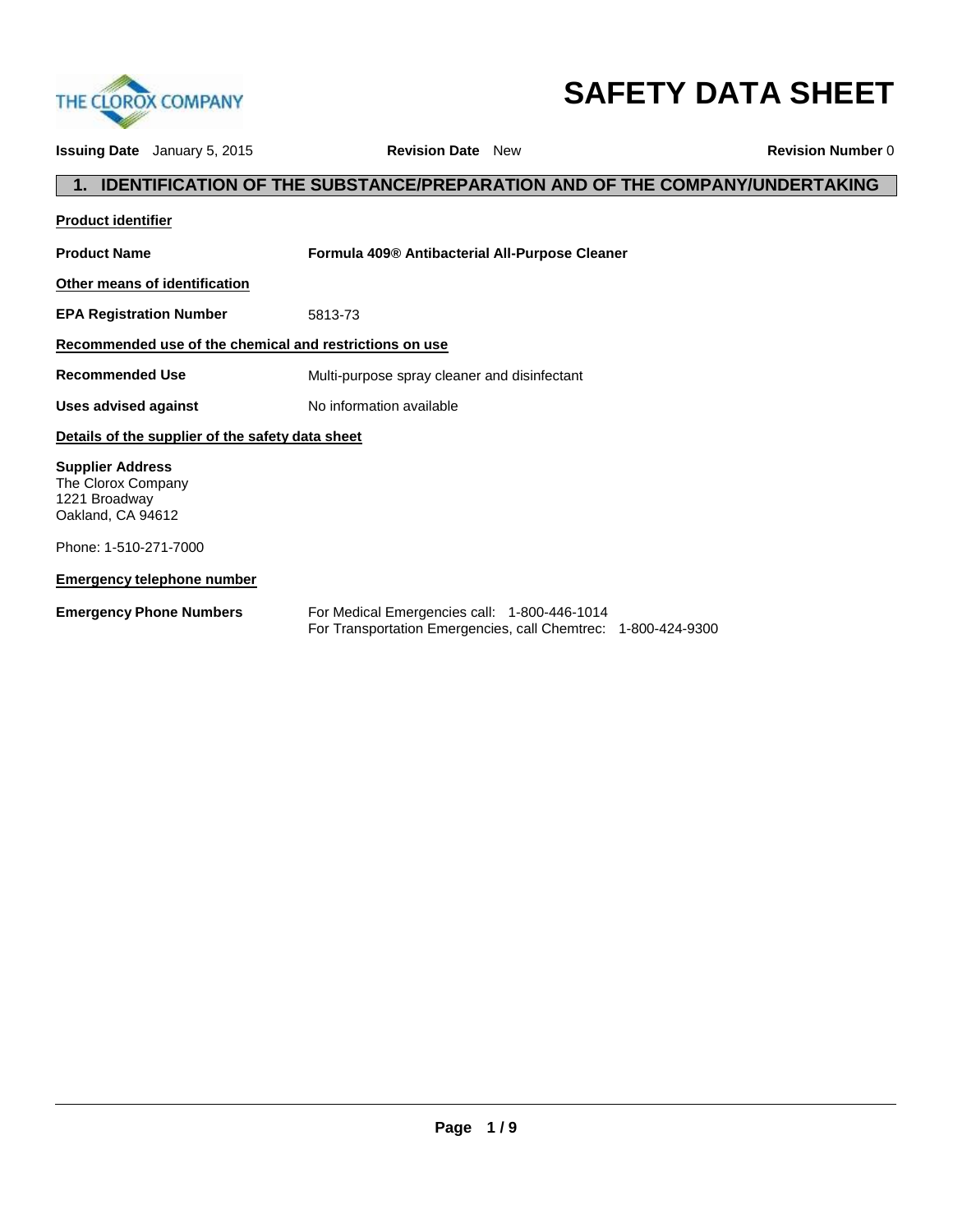# **2. HAZARDS IDENTIFICATION**

## **Classification**

This mixture is considered hazardous by the 2012 OSHA Hazard Communication Standard (29 CFR 1910.1200).

| Skin<br>rritation<br>$\sim$<br>חחומר<br>UUL.<br>. Jalul " | эт<br>ור<br>.,<br> |
|-----------------------------------------------------------|--------------------|

# **GHS Label elements, including precautionary statements**

| <b>Emergency Overview</b>                               |                                                                                              |                                                                   |             |  |                            |
|---------------------------------------------------------|----------------------------------------------------------------------------------------------|-------------------------------------------------------------------|-------------|--|----------------------------|
| <b>Signal word</b>                                      |                                                                                              | <b>Warning</b>                                                    |             |  |                            |
| <b>Hazard statements</b><br>Causes mild skin irritation |                                                                                              |                                                                   |             |  |                            |
|                                                         |                                                                                              | No pictogram required.                                            |             |  |                            |
| <b>Appearance</b> Clear, green                          |                                                                                              | <b>Physical State</b>                                             | Thin liquid |  | <b>Odor</b> Floral, citrus |
| None                                                    | <b>Precautionary Statements - Prevention</b>                                                 |                                                                   |             |  |                            |
|                                                         | <b>Precautionary Statements - Response</b><br>If skin irritation occurs: Get medical advice. |                                                                   |             |  |                            |
| None                                                    | <b>Precautionary Statements - Storage</b>                                                    |                                                                   |             |  |                            |
| None                                                    | <b>Precautionary Statements - Disposal</b>                                                   |                                                                   |             |  |                            |
| Not applicable                                          | Hazards not otherwise classified (HNOC)                                                      |                                                                   |             |  |                            |
| <b>Unknown Toxicity</b>                                 |                                                                                              | 0.2% of the mixture consists of ingredient(s) of unknown toxicity |             |  |                            |
| Other information                                       | Very toxic to aquatic life with long-lasting effects.                                        |                                                                   |             |  |                            |

## **Interactions with Other Chemicals**

None known.

# **3. COMPOSITION/INFORMATION ON INGREDIENTS**

| <b>Chemical Name</b>                                                     | <b>CAS-No</b> | Weight %    | <b>Trade Secret</b> |
|--------------------------------------------------------------------------|---------------|-------------|---------------------|
| Lauramine oxide                                                          | 1643-20-5     | $0.5 - 1.5$ |                     |
| n-Alkyl (40% C12, 50% C14, 10% C16) dimethyl<br>benzyl ammonium chloride | 68424-85-1    | $0.2 - 0.4$ |                     |

\* The exact percentage (concentration) of composition has been withheld as a trade secret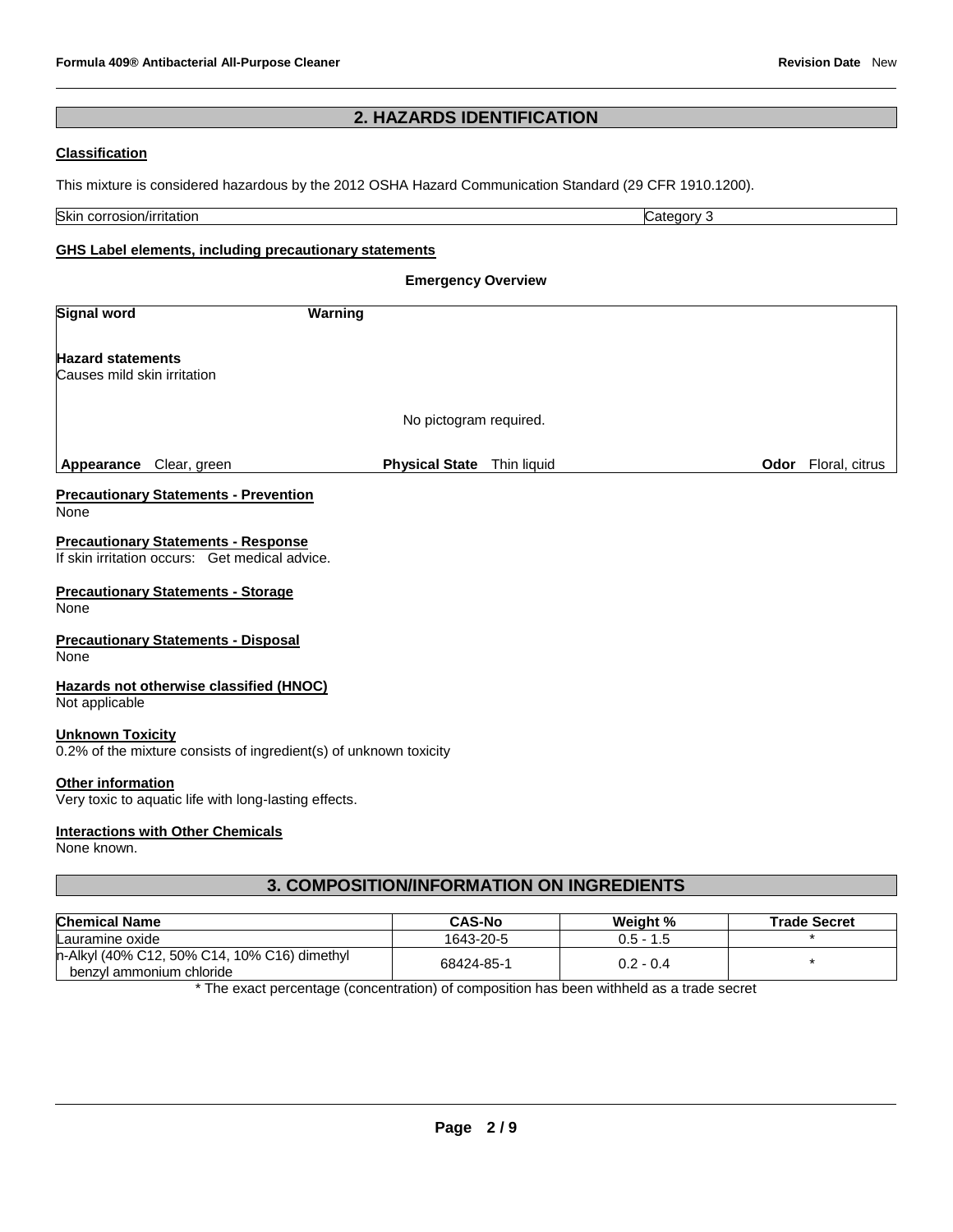# **4. FIRST AID MEASURES**

# **First aid measures**

| <b>General Advice</b> | Show this safety data sheet to the doctor in attendance.                                                                                                                                                                                                                         |  |
|-----------------------|----------------------------------------------------------------------------------------------------------------------------------------------------------------------------------------------------------------------------------------------------------------------------------|--|
| <b>Eye Contact</b>    | Hold eye open and rinse slowly and gently with water for 15 - 20 minutes. Remove contact<br>lenses, if present, after the first 5 minutes, then continue rinsing eye. Call a poison control<br>center or doctor for treatment advice.                                            |  |
| <b>Skin Contact</b>   | Take off contaminated clothing. Rinse skin immediately with plenty of water for 15-20<br>minutes. Call a poison control center or doctor for treatment advice.                                                                                                                   |  |
| <b>Inhalation</b>     | Move to fresh air. If breathing is affected, call a doctor.                                                                                                                                                                                                                      |  |
| Ingestion             | Call a poison control center or doctor immediately for treatment advice. Have person sip a<br>glassful of water if able to swallow. DO NOT induce vomiting unless told to do so by a poison<br>control center or doctor. Do not give anything by mouth to an unconscious person. |  |
|                       |                                                                                                                                                                                                                                                                                  |  |

#### **Most important symptoms and effects, both acute and delayed**

**Most Important Symptoms/Effects** Mild irritation of eyes and skin.

#### **Indication of any immediate medical attention and special treatment needed**

**Notes to Physician** Treat symptomatically.

# **5. FIRE-FIGHTING MEASURES**

#### **Suitable Extinguishing Media**

Use extinguishing measures that are appropriate to local circumstances and the surrounding environment.

#### **Unsuitable Extinguishing Media**

CAUTION: Use of water spray when fighting fire may be inefficient.

#### **Specific Hazards Arising from the Chemical**

No information available

## **Explosion Data**

**Sensitivity to Mechanical Impact None** 

**Sensitivity to Static Discharge Mone** 

#### **Protective Equipment and Precautions for Firefighters**

As in any fire, wear self-contained breathing apparatus pressure-demand, MSHA/NIOSH (approved or equivalent) and full protective gear.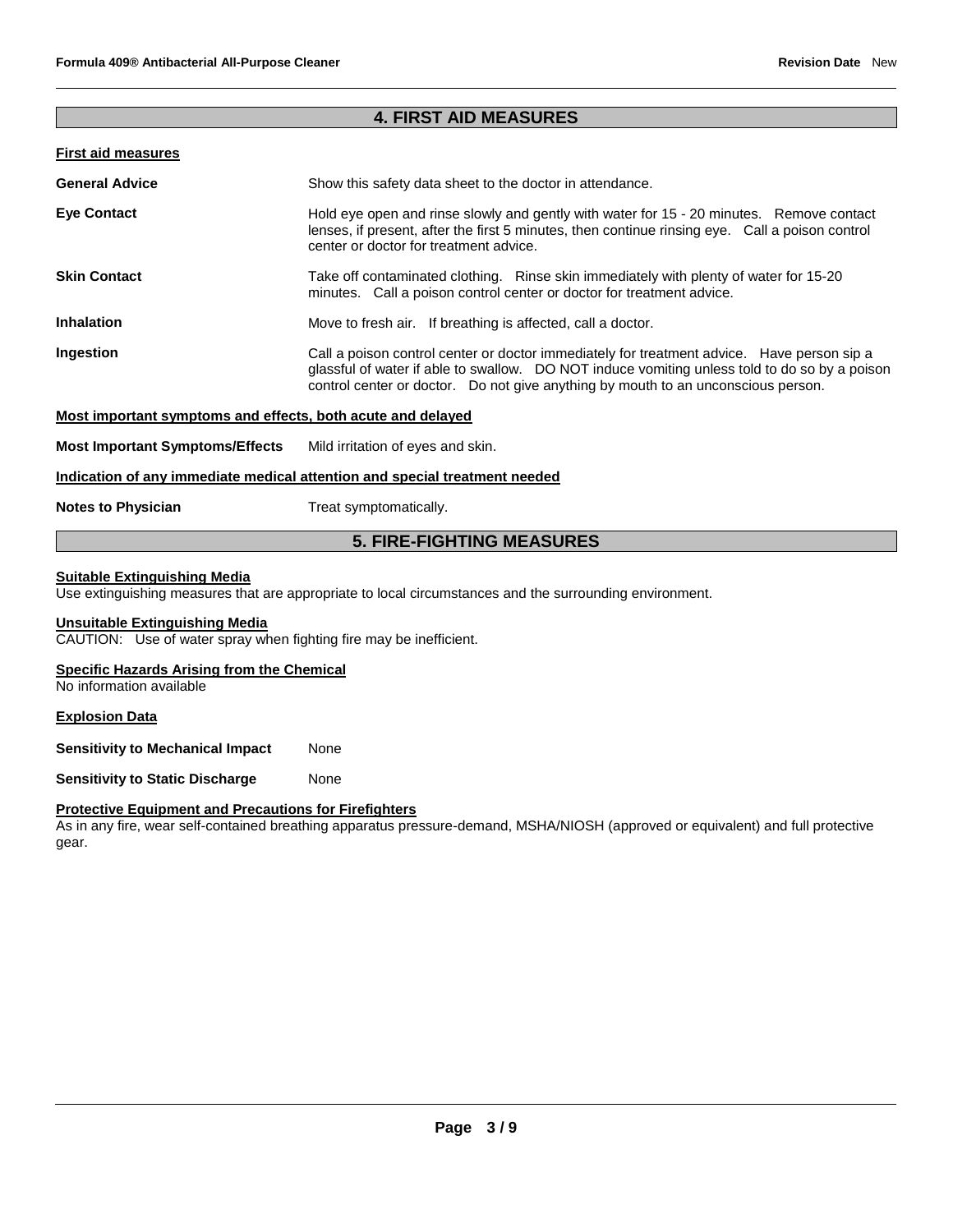# **6. ACCIDENTAL RELEASE MEASURES**

#### **Personal precautions, protective equipment and emergency procedures**

| <b>Personal Precautions</b>                          | Avoid contact with eyes and skin.                                                                                                                                       |  |  |  |
|------------------------------------------------------|-------------------------------------------------------------------------------------------------------------------------------------------------------------------------|--|--|--|
| <b>Other Information</b>                             | Refer to protective measures listed in Sections 7 and 8.                                                                                                                |  |  |  |
| <b>Environmental precautions</b>                     |                                                                                                                                                                         |  |  |  |
| <b>Environmental Precautions</b>                     | See Section 12 for additional ecological Information                                                                                                                    |  |  |  |
| Methods and material for containment and cleaning up |                                                                                                                                                                         |  |  |  |
| <b>Methods for Containment</b>                       | Prevent further leakage or spillage if safe to do so.                                                                                                                   |  |  |  |
| <b>Methods for Cleaning Up</b>                       | Absorb and containerize. Wash residual down to sanitary sewer. Contact the sanitary<br>treatment facility in advance to assure ability to process washed-down material. |  |  |  |
|                                                      | <b>7 HANDLING AND STODAGE</b>                                                                                                                                           |  |  |  |

## **7. HANDLING AND STORAGE**

#### **Precautions for safe handling**

Handling **Handle in accordance with good industrial hygiene and safety practice. Avoid contact with and the same of the Handle in accordance with good industrial hygiene and safety practice. Avoid contact with** eyes, skin, and clothing. Do not eat, drink, or smoke when using this product.

# **Conditions for safe storage, including any incompatibilities**

**Storage** Keep containers tightly closed in a dry, cool, and well-ventilated place.

**Incompatible Products** None known.

# **8. EXPOSURE CONTROLS/PERSONAL PROTECTION**

#### **Control parameters**

# **Exposure Guidelines**

| <b>Chemical Name</b>                                                                   | <b>ACGIH TLV</b> | <b>OSHA PEL</b> | <b>NIOSH IDLH</b> |
|----------------------------------------------------------------------------------------|------------------|-----------------|-------------------|
| Lauramine oxide<br>1643-20-5                                                           | None             | None            | None              |
| n-Alkyl (40% C12, 50% C14, 10% C16)<br>dimethyl benzyl ammonium chloride<br>68424-85-1 | None             | None            | None              |

*ACGIH TLV: American Conference of Governmental Industrial Hygienists - Threshold Limit Value. OSHA PEL: Occupational Safety and Health Administration - Permissible Exposure Limits. NIOSH IDLH: Immediately Dangerous to Life or Health.*

#### **Appropriate engineering controls**

#### **Engineering Measures Showers**

Eyewash stations Ventilation systems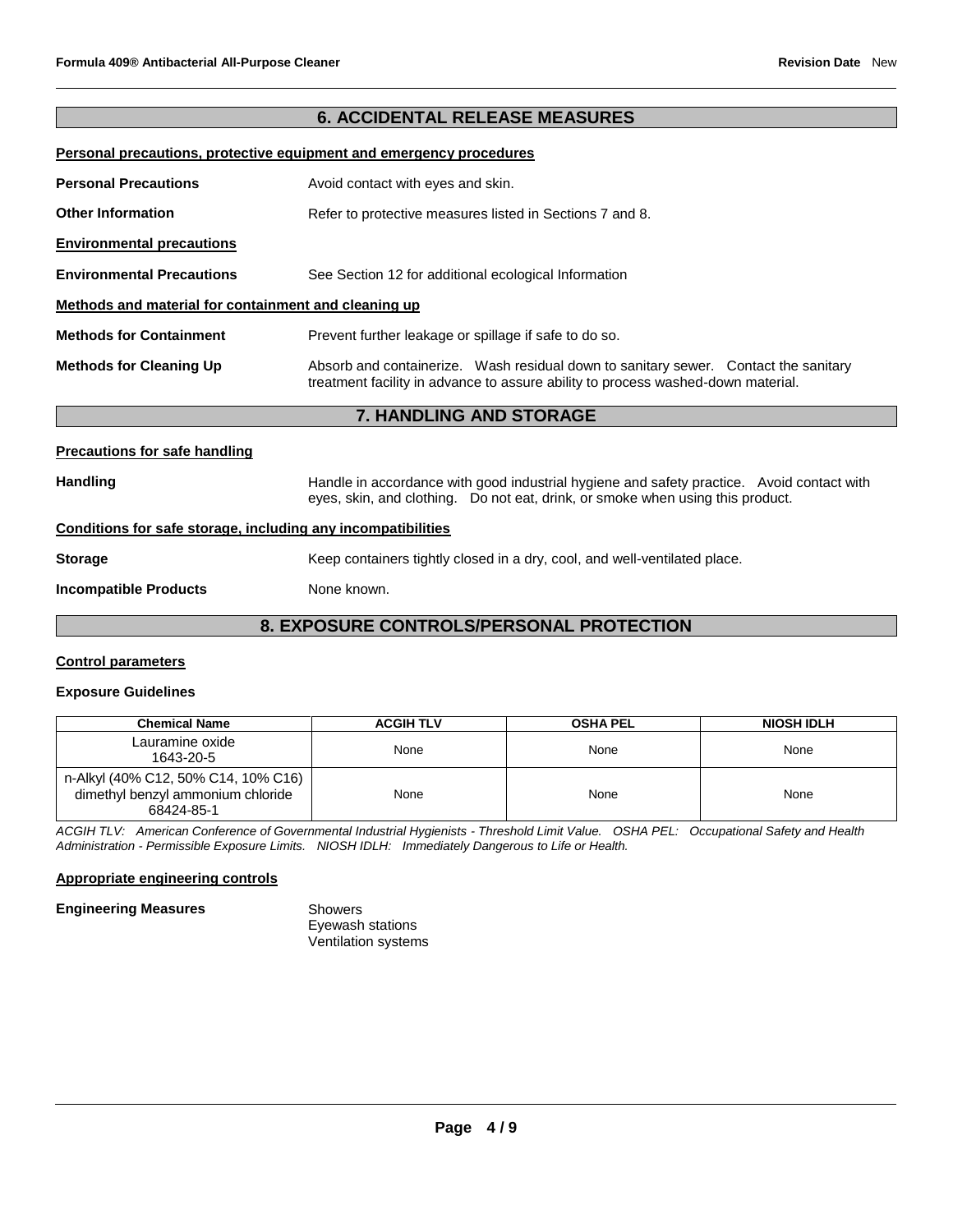# **Individual protection measures, such as personal protective equipment**

| <b>Eve/Face Protection</b>      | If splashes are likely to occur, wear safety glasses with side-shields. None required for<br>consumer use.                                                                                                                                                                                       |
|---------------------------------|--------------------------------------------------------------------------------------------------------------------------------------------------------------------------------------------------------------------------------------------------------------------------------------------------|
| <b>Skin and Body Protection</b> | No special protective equipment required.                                                                                                                                                                                                                                                        |
| <b>Respiratory Protection</b>   | If irritation is experienced, NIOSH/MSHA approved respiratory protection should be worn.<br>Positive-pressure supplied air respirators may be required for high airborne contaminant<br>concentrations. Respiratory protection must be provided in accordance with current local<br>regulations. |
| <b>Hygiene Measures</b>         | Remove and wash contaminated clothing before re-use. Avoid contact with skin, eyes, or<br>clothing. Do not eat, drink, or smoke when using this product.                                                                                                                                         |

# **9. PHYSICAL AND CHEMICAL PROPERTIES**

| <b>Physical and Chemical Properties</b>                        |                   |                       |                          |
|----------------------------------------------------------------|-------------------|-----------------------|--------------------------|
| <b>Physical State</b>                                          | Thin liquid       |                       |                          |
| Appearance                                                     | Clear             | Odor                  | Floral, citrus           |
| Color                                                          | Green             | <b>Odor Threshold</b> | No information available |
| <b>Property</b>                                                | <b>Values</b>     | <b>Remarks/Method</b> |                          |
| рH                                                             | $9 - 11.5$        | None known            |                          |
| <b>Melting/freezing point</b>                                  | No data available | None known            |                          |
| <b>Boiling Point/Range</b>                                     | No data available | None known            |                          |
| <b>Flash Point</b>                                             | No data available | None known            |                          |
| <b>Evaporation rate</b>                                        | No data available | None known            |                          |
| Flammability (solid, gas)<br><b>Flammability Limits in Air</b> | No data available | None known            |                          |
| <b>Upper flammability limit</b>                                | No data available | None known            |                          |
| Lower flammability limit                                       | No data available | None known            |                          |
| Vapor pressure                                                 | No data available | None known            |                          |
| Vapor density                                                  | No data available | None known            |                          |
| <b>Specific Gravity</b>                                        | $-1.0$            | None known            |                          |
| <b>Water Solubility</b>                                        | Soluble in water. | None known            |                          |
| Solubility in other solvents                                   | No data available | None known            |                          |
| Partition coefficient: n-octanol/water                         | No data available | None known            |                          |
| <b>Autoignition temperature</b>                                | No data available | None known            |                          |
| <b>Decomposition temperature</b>                               | No data available | None known            |                          |
| <b>Kinematic viscosity</b>                                     | No data available | None known            |                          |
| <b>Dynamic viscosity</b>                                       | No data available | None known            |                          |
| <b>Explosive Properties</b>                                    | Not explosive     |                       |                          |
| <b>Oxidizing Properties</b>                                    | No data available |                       |                          |
| <b>Other Information</b>                                       |                   |                       |                          |
| <b>Softening Point</b>                                         | No data available |                       |                          |
| <b>VOC Content (%)</b>                                         | No data available |                       |                          |
| <b>Particle Size</b>                                           | No data available |                       |                          |
| <b>Particle Size Distribution</b>                              | No data available |                       |                          |
|                                                                |                   |                       |                          |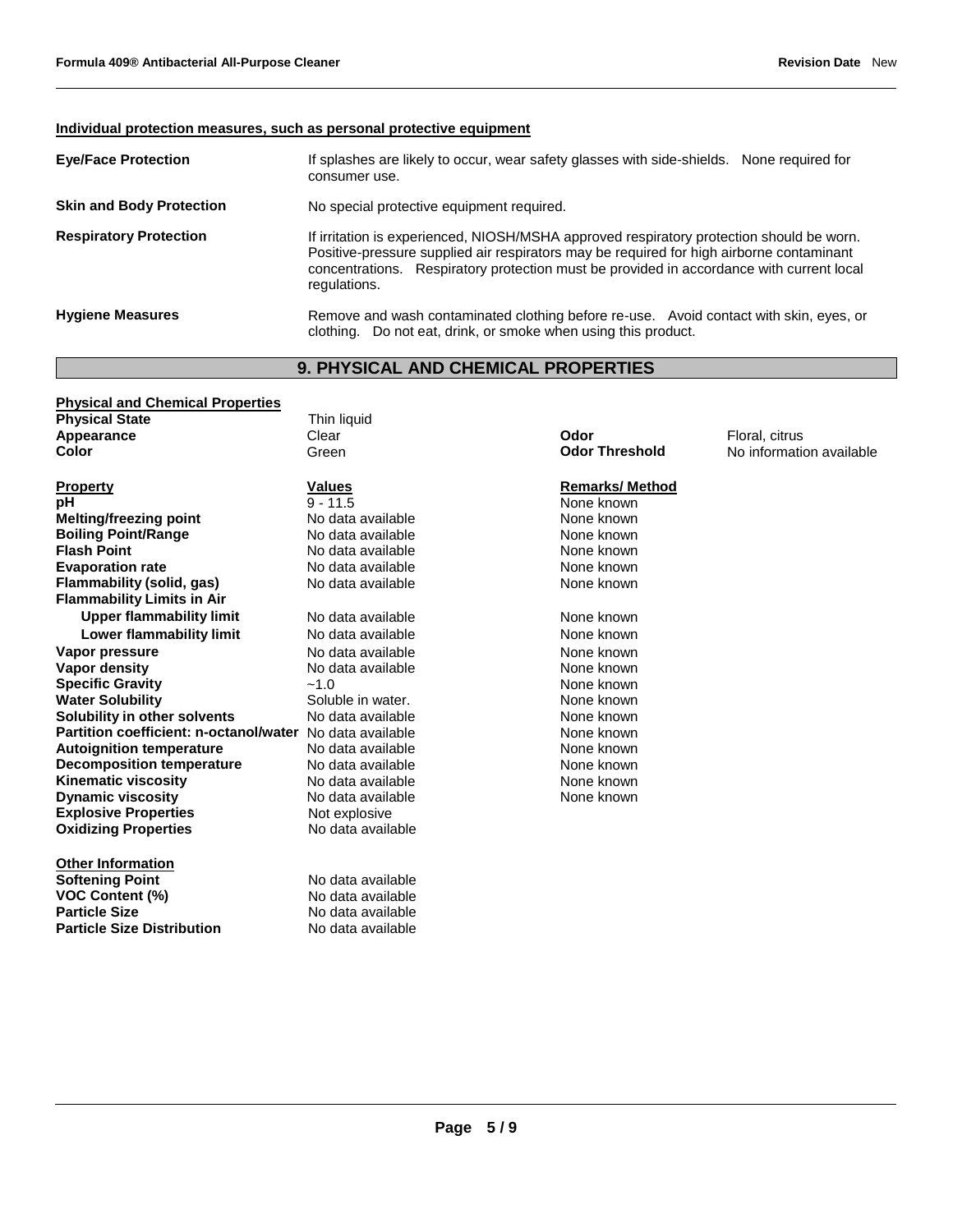# **10. STABILITY AND REACTIVITY**

#### **Reactivity**

No data available.

## **Chemical stability**

Stable under recommended storage conditions.

## **Possibility of Hazardous Reactions**

None under normal processing.

#### **Conditions to avoid**

None known.

## **Incompatible materials**

None known.

## **Hazardous Decomposition Products**

None known based on information supplied.

# **11. TOXICOLOGICAL INFORMATION**

# **Information on likely routes of exposure**

| <b>Product Information</b><br><b>Inhalation</b>                                                                       | Exposure to vapor or mist may irritate respiratory tract.                                                                                  |
|-----------------------------------------------------------------------------------------------------------------------|--------------------------------------------------------------------------------------------------------------------------------------------|
| <b>Eye Contact</b>                                                                                                    | May cause eye irritation.                                                                                                                  |
| <b>Skin Contact</b>                                                                                                   | Prolonged contact may cause irritation.                                                                                                    |
| Ingestion                                                                                                             | Ingestion may cause irritation to mucous membranes and gastrointestinal irritation, nausea,<br>vomiting, and diarrhea.                     |
| Information on toxicological effects                                                                                  |                                                                                                                                            |
| <b>Symptoms</b>                                                                                                       | May cause redness and tearing of the eyes and skin redness.                                                                                |
|                                                                                                                       | Delayed and immediate effects as well as chronic effects from short and long-term exposure                                                 |
| <b>Sensitization</b>                                                                                                  | No information available.                                                                                                                  |
| <b>Mutagenic Effects</b>                                                                                              | No information available.                                                                                                                  |
| Carcinogenicity                                                                                                       | Contains no ingredient listed as a carcinogen.                                                                                             |
| <b>Reproductive Toxicity</b>                                                                                          | No information available                                                                                                                   |
| <b>STOT - single exposure</b>                                                                                         | No information available.                                                                                                                  |
| <b>STOT - repeated exposure</b><br><b>Chronic Toxicity</b><br><b>Target Organ Effects</b><br><b>Aspiration Hazard</b> | No information available.<br>No known effect.<br>Respiratory system, eyes, skin, gastrointestinal tract (GI).<br>No information available. |
| <b>Numerical measures of toxicity Product Information</b>                                                             |                                                                                                                                            |

**The following values are calculated based on chapter 3.1 of the GHS document** Not applicable.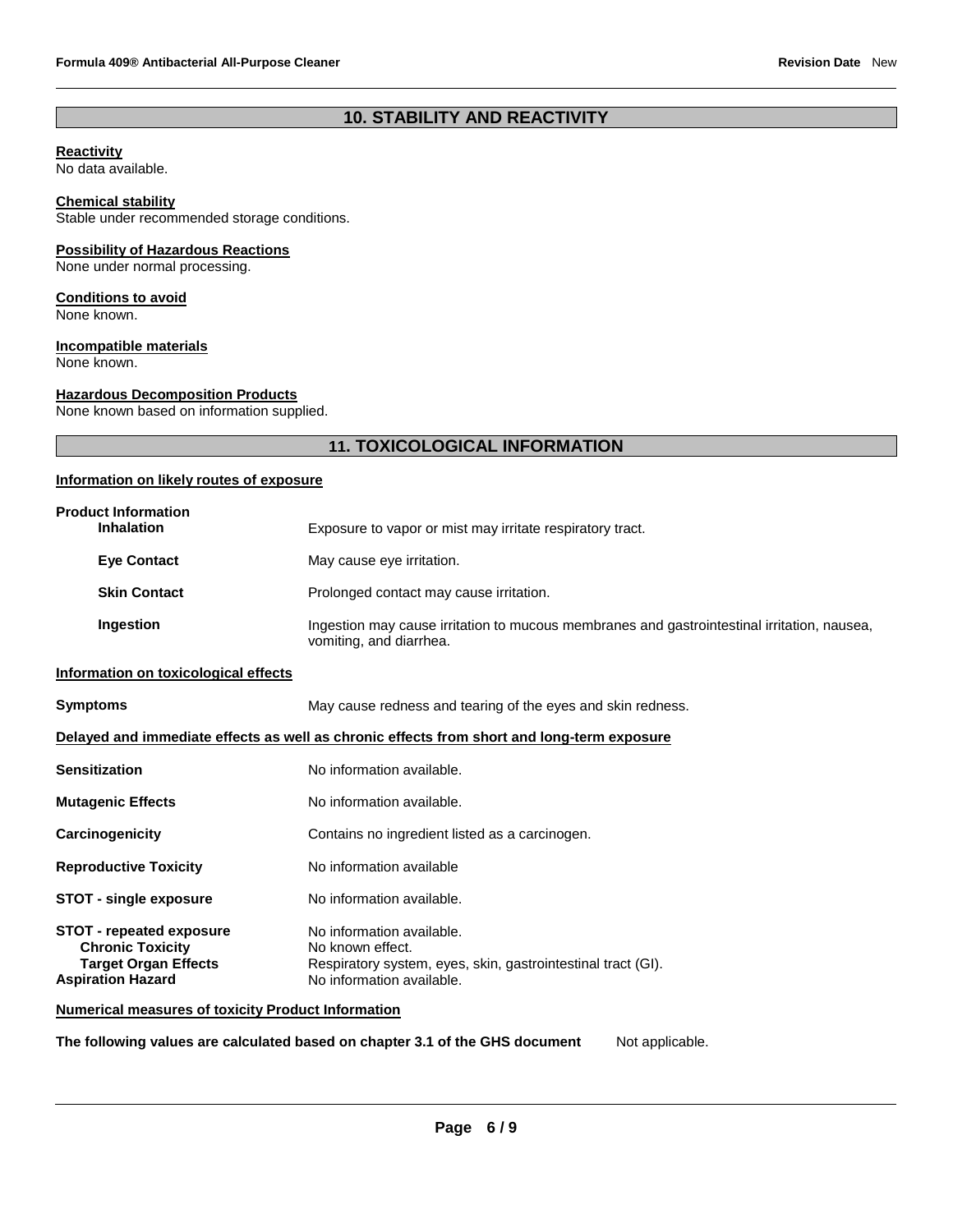# **12. ECOLOGICAL INFORMATION**

## **Ecotoxicity**

Very toxic to aquatic life with long lasting effects.

# **Persistence and Degradability**

No information available.

#### **Bioaccumulation**

No information available.

#### **Other Adverse Effects**

No information available.

## **13. DISPOSAL CONSIDERATIONS**

## **Disposal methods**

Dispose of in accordance with all applicable federal, state, and local regulations.

#### **Contaminated Packaging**

Do not reuse empty containers. Dispose of in accordance with all applicable federal, state, and local regulations.

# **14. TRANSPORT INFORMATION**

| <b>DOT</b>      | Not regulated |
|-----------------|---------------|
| <b>TDG</b>      | Not regulated |
| <b>ICAO</b>     | Not regulated |
| <b>IATA</b>     | Not regulated |
| <b>IMDG/IMO</b> | Not regulated |

# **15. REGULATORY INFORMATION**

#### **Chemical Inventories**

**TSCA** All components of this product are either on the TSCA 8(b) Inventory or otherwise exempt from listing. **DSL/NDSL All components are on the DSL or NDSL.** 

**TSCA** - United States Toxic Substances Control Act Section 8(b) Inventory **DSL/NDSL** - Canadian Domestic Substances List/Non-Domestic Substances List

# **U.S. Federal Regulations**

#### **SARA 313**

Section 313 of Title III of the Superfund Amendments and Reauthorization Act of 1986 (SARA). This product does not contain any chemicals which are subject to the reporting requirements of the Act and Title 40 of the Code of Federal Regulations, Part 372.

| SARA 311/312 Hazard Categories           |     |
|------------------------------------------|-----|
| <b>Acute Health Hazard</b>               | Yes |
| <b>Chronic Health Hazard</b>             | N٥  |
| <b>Fire Hazard</b>                       | Nο  |
| <b>Sudden Release of Pressure Hazard</b> | N٥  |
| <b>Reactive Hazard</b>                   | N٥  |
|                                          |     |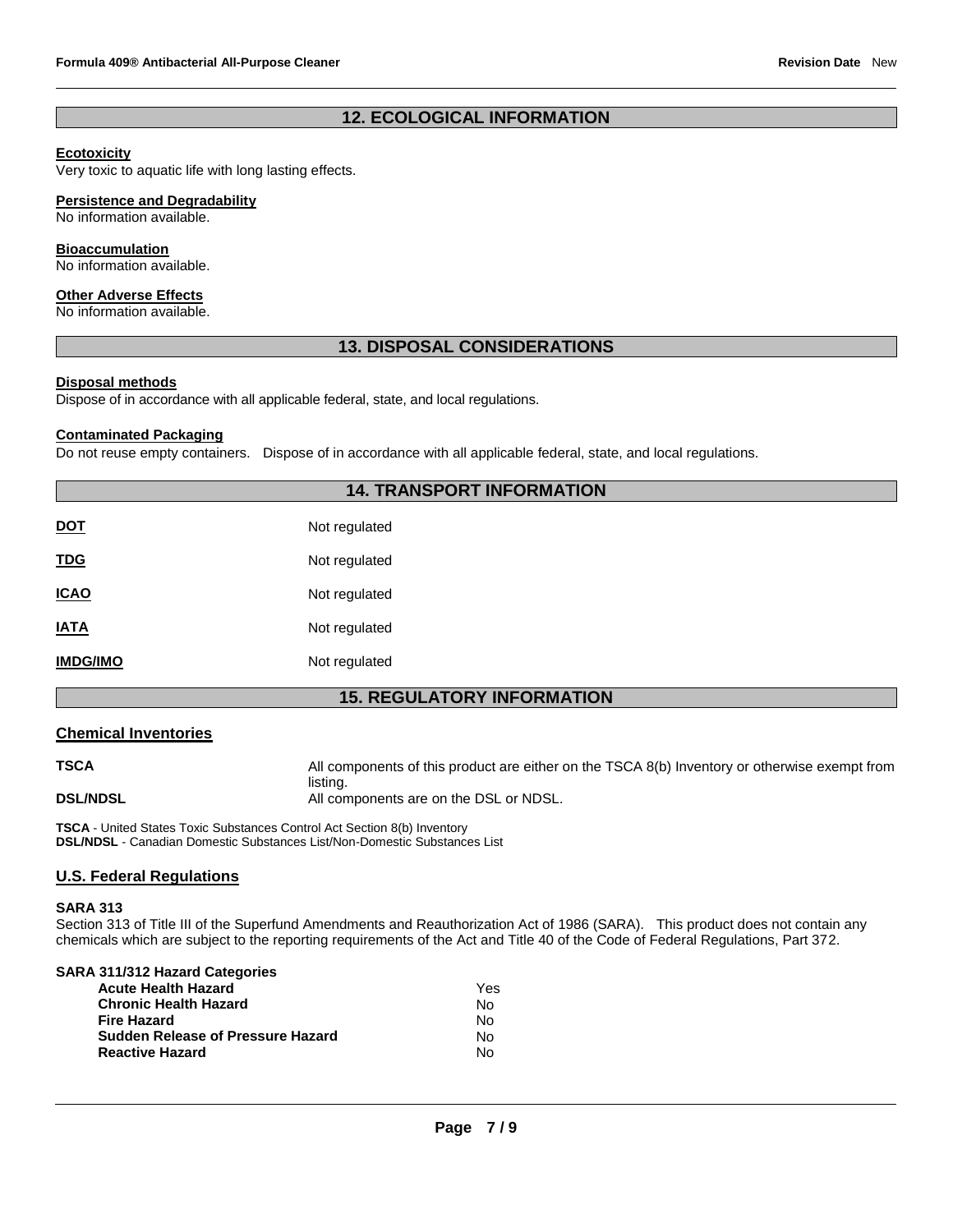#### **Clean Water Act**

This product does not contain any substances regulated as pollutants pursuant to the Clean Water Act (40 CFR 122.21 and 40 CFR 122.42).

#### **CERCLA**

This material, as supplied, does not contain any substances regulated as hazardous substances under the Comprehensive Environmental Response Compensation and Liability Act (CERCLA) (40 CFR 302) or the Superfund Amendments and Reauthorization Act (SARA) (40 CFR 355). There may be specific reporting requirements at the local, regional, or state level pertaining to releases of this material.

#### **EPA Statement**

This chemical is a pesticide product registered by the Environmental Protection Agency and is subject to certain labeling requirements under federal pesticide law. These requirements differ from the classification criteria and hazard information required for safety data sheets and for workplace labels of non-pesticide chemicals. Following is the hazard information as required on the pesticide label:

**CAUTION:** Causes moderate eye irritation. Avoid contact with eyes, skin or clothing. Wash thoroughly with soap and water after handling. Avoid contact with foods.

#### **U.S. State Regulations**

#### **California Proposition 65**

This product does not contain any Proposition 65 chemicals.

#### **U.S. State Right-to-Know Regulations**

| Chemical<br>' Name                   | <b>New</b><br>. Jersev | <b>Massachusetts</b> | Pennsvlvania | Rhode Islano | <b>Illinois</b> |
|--------------------------------------|------------------------|----------------------|--------------|--------------|-----------------|
| Ethanolamine<br>1.43.<br>$\Lambda$ 1 |                        |                      |              |              | . .             |

## **International Regulations**

**Canada WHMIS Hazard Class** D2B Toxic Materials